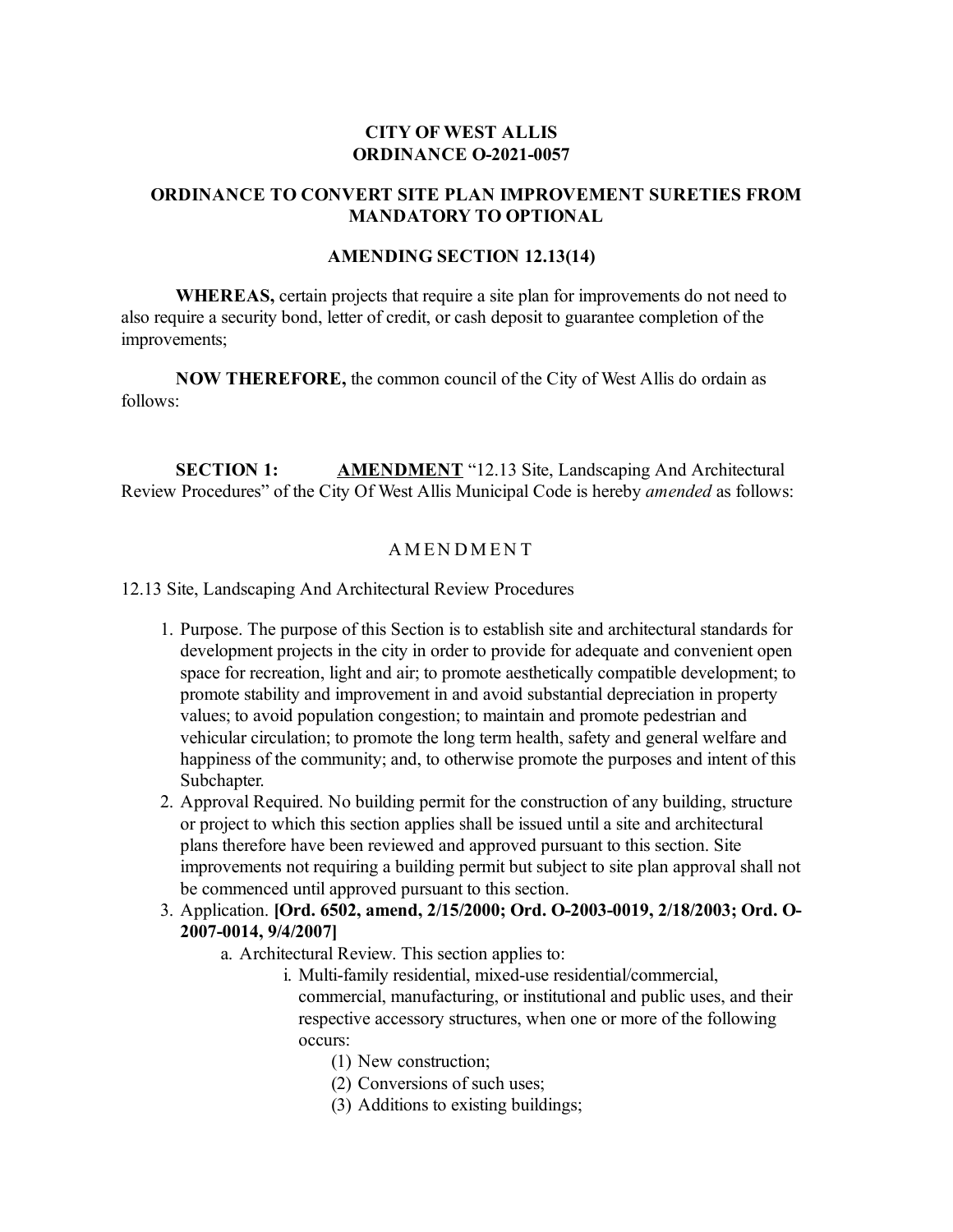- (4) Exterior alterations or repairs to existing buildings for which a building permit is required; or
- (5) A special use permit is required for such uses.
- ii. Two-family residential, when the following occurs:
	- (1) New construction and their respective accessory structures;
	- (2) Conversions of such uses where exterior modifications are proposed.
		- (A) Conversions of such uses may be approved by the Department of Development staff.
		- (B) If the staff and applicant are unable to come to an agreement on the proposed design, the applicant may file a request for a variance with the Plan Commission by submitting a written request to the Department of Development not less than 20 days before the next regularly scheduled Plan Commission meeting. At the time that a request for a variance is made, the applicant shall pay the required fee in accordance with development review fees in Chapter **12** of the Revised Municipal Code.
- iii. Single-family residential, when the following occurs:
	- (1) New construction. **[Ord. O-2010-0040, 11/16/2010]**
		- (A) Single-family construction may be approved by the Department of Development staff. If the staff and the applicant are unable to come to an agreement on the proposed architectural design, the applicant may file a request for variance with the Plan Commission by submitting a written request to the Department of Development. At the time that a request for a variance is made, the applicant shall pay the required fee in accordance with development review fees in Chapter **12** of the Revised Municipal Code.
		- (B) If the Plan Commission and applicant are unable to come to an agreement on the proposed architectural design, the applicant may file a request for a variance with the Common Council by submitting a written request to the Department of Development. At the time that a request for a variance is made, the applicant shall pay the required fee in accordance with development review fees in Chapter **12** of the Revised Municipal Code.
- b. Site Review. This section applies to:
	- i. Multi-family residential, mixed-use residential/commercial, commercial, manufacturing, institutional and public, or outdoor storage/sales and display uses, and their respective accessory structures, when one or more of the following occurs:
		- (1) New construction;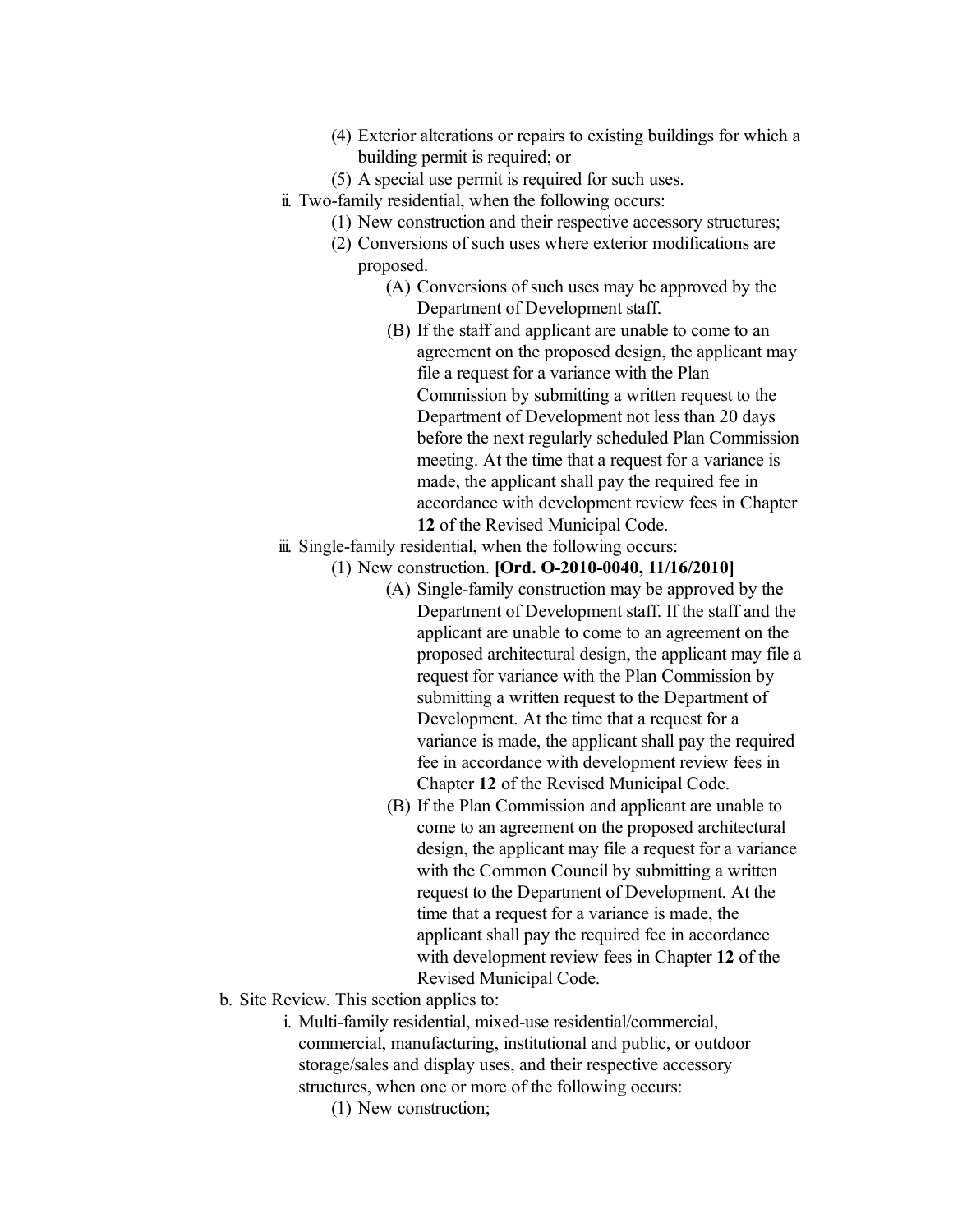- (2) Conversions of such uses;
- (3) Change of use of any premises;
- (4) Additions to existing buildings;
- (5) Exterior alterations or repairs to existing buildings for which a building permit is required;
- (6) A special use permit is required for such uses; or
- (7) Site changes.
- ii. Off-street parking and loading areas and manufactured home park uses when one or more of the following occurs:
	- (1) Site changes.
- iii. Two-family residential, when the following occurs:
	- (1) New construction and their respective accessory structures;
	- (2) Conversions of such uses.
		- (A) Conversions of such uses may be approved by the Department of Development staff.
		- (B) If the staff and applicant are unable to come to an agreement on the proposed design, the applicant may file a request for a variance with the Plan Commission by submitting a written request to the Department of Development not less than 20 days before the next regularly scheduled Plan Commission meeting. At the time that a request for a variance is made, the applicant shall pay the required fee in accordance with development review fees in Chapter **12** of the Revised Municipal Code.
- iv. Single-family residential site standards, when the following occurs:

# **[Ord. O-2010-0040, 11/16/2010]**

- (1) New construction.
	- (A) Single-family construction will be exempt from landscaping review requirements and may be approved by the Department of Development staff.
	- (B) A minimum of twenty-five percent (25%) of the lot shall be devoted to natural pervious area, such as a grassed lawn, and shall include the required front yard of the property. No front, side or rear yard may be fully covered in nonpervious materials. If the applicant is unable to satisfy the twenty-five-percent natural pervious area requirement, the applicant may file a request for variance with the Plan Commission by submitting a written request to the Department of Development. At the time that a request for a variance is made, the applicant shall pay the required fee in accordance with development review fees in Chapter **12** of the Revised Municipal Code.
	- (C) If the Plan Commission and applicant are unable to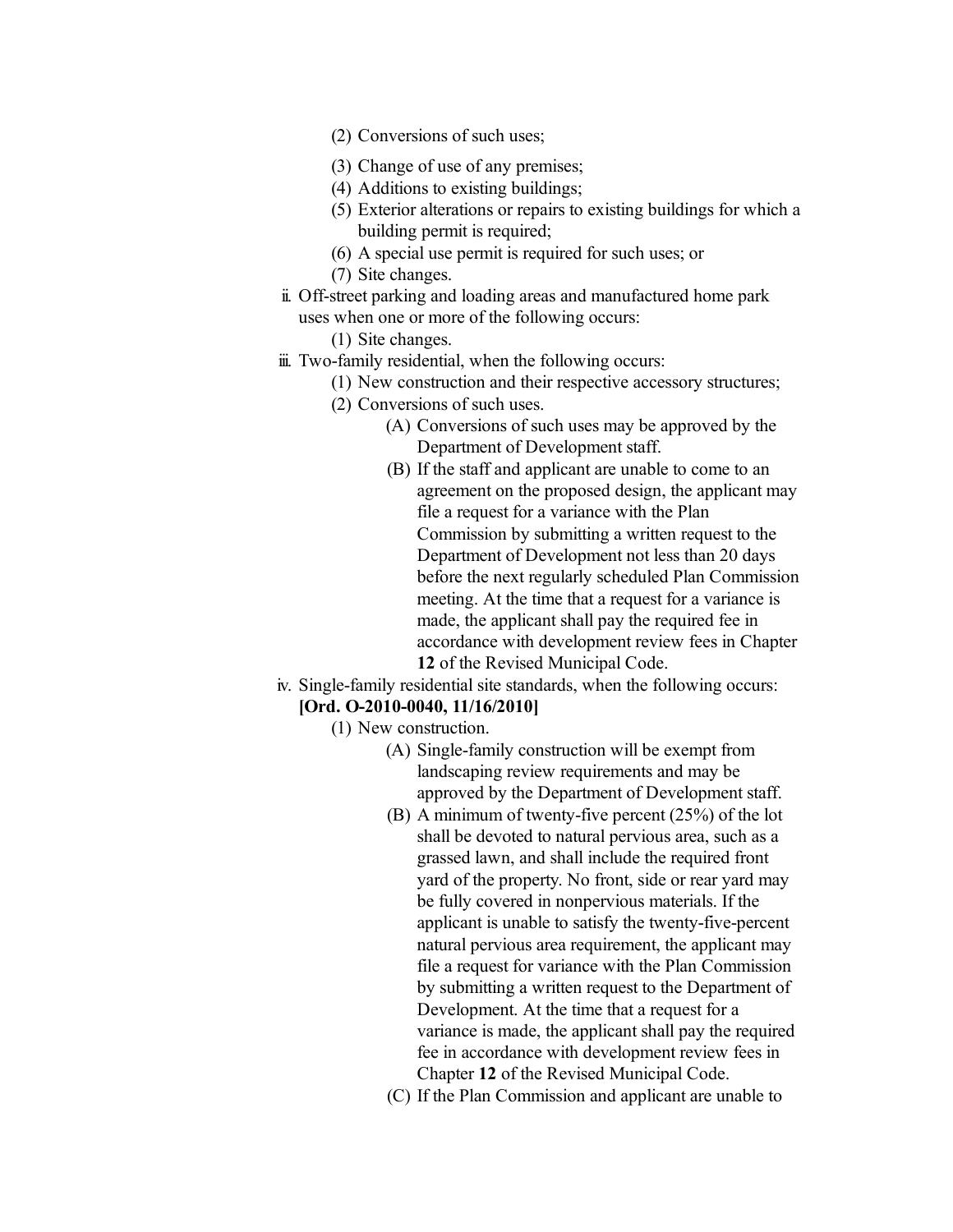come to an agreement on the twenty-five-percent natural pervious area requirement, the applicant may file a request for a variance with the Common Council by submitting a written request to the Department of Development. At the time that a request for a variance is made, the applicant shall pay the required fee in accordance with development review fees in Chapter **12** of the Revised Municipal Code.

- (D) Single-family construction will be exempt from the security bond requirements noted in Subsection 12.13(14).
- c. Development of Large Retail Site. This section applies to: **[Ord. O-2007- 0023, 8/7/2007]**
	- i. All parcels or development sites with 50,000 or more square feet of retail development, as defined in the City's Large Retail Development.
	- ii. In addition to the requirements of this subsection, any large retail development shall require a special use permit, and must be approved in the same manner as those uses described in Section 12.13.
	- iii. At the time of submission of application for a large retail development, the applicant must provide to the City a community impact statement as described in Community Impact Statement section of the City's Large Retail Development Requirements.

### 4. Authority for Approval.

- a. Site and architectural plans will be subject to review and approval by the Plan Commission, as provided in this section.
- b. In approving any site and architectural plans, the Plan Commission shall have the authority to stipulate those conditions it deems necessary to protect the public interest and to secure compliance with this section.
- c. The Plan Commission shall have the authority to adopt reasonable rules and regulations relative to the exercise of its powers under this section. Such rules may include specific site and architectural design criteria that serve to implement the general standards set forth in Subsections (9) and (10), below. Rules will become effective only after they have been approved by the Common Council following due notice and public hearing. Publication of this notice will be as required for a Class II notice under Wisconsin Statutes.
- 5. Basis For Approval. The Plan Commission shall have the power to approve, approve with conditions, or reject a site or architectural plan on the basis of the requirements specified in this section and those rules adopted and approved pursuant to Paragraph (4)(c), above.
- 6. Submittal of Application. An application for site and/or architectural plan review shall be filed with the Plan Commission in the office of the City Planner. All applications must be signed by all the owners of record of the project premises and accompanied by the filing fee.
- 7. Plan Commission Decisions.
	- a. The Plan Commission may approve, approve with conditions, or reject the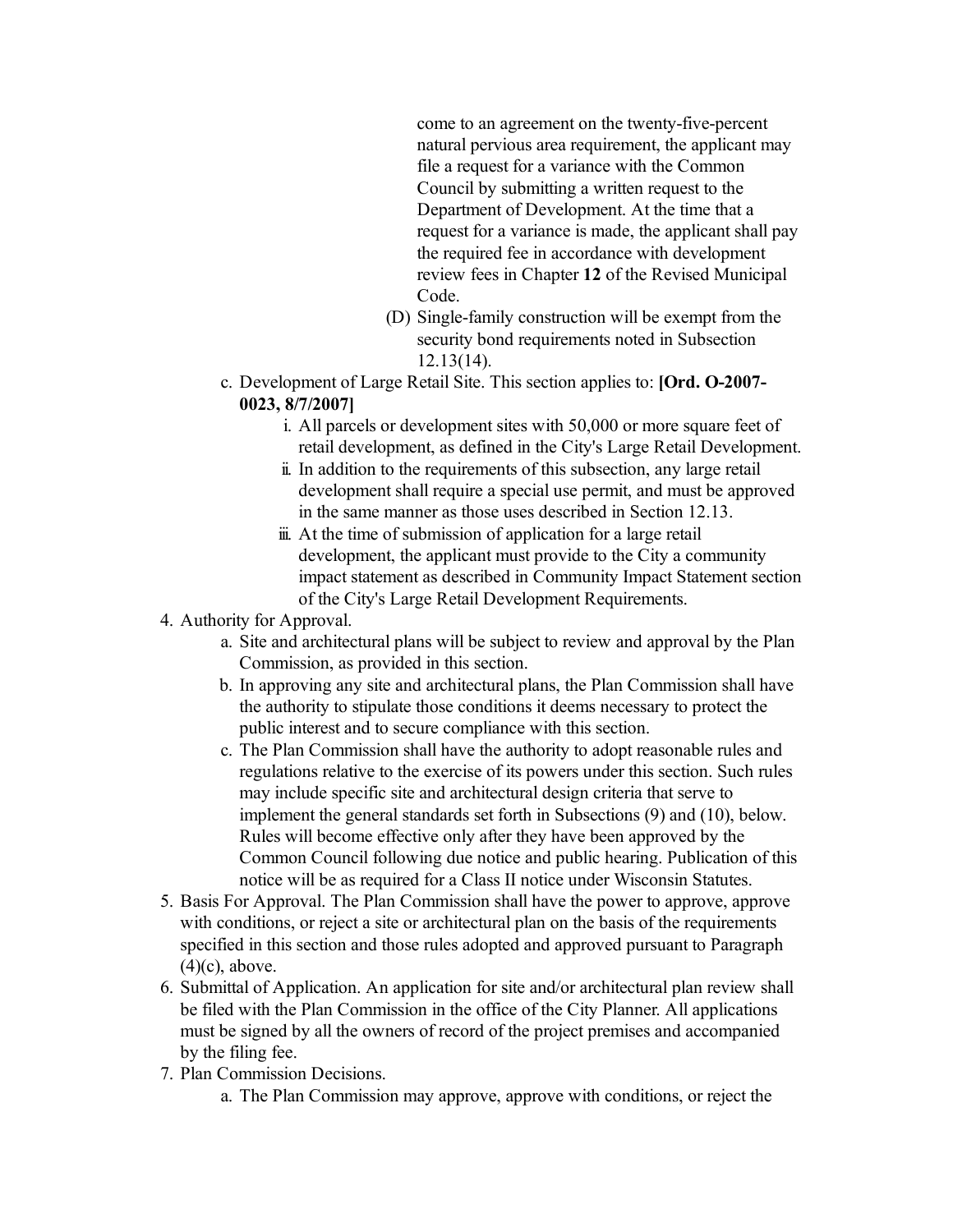application. The Plan Commission decision shall be in writing and contain a statement of reasons for its action. Any conditions of approval shall be specifically stated in the decision. A copy of the Plan Commission decision will be mailed to the applicant and owner, if different from the applicant.

- b. The Plan Commission decision on an application shall be issued within sixty (60) days of filing of the application with the office of the City Planner unless the applicant has agreed in writing to an extension.
- c. Approval will expire one (1) year from the date of approval unless construction is underway or the applicant has been granted a valid building permit. If construction is underway or a building permit has been granted after one (1) year from the date of approval, the approval will expire if construction is not completed within twenty-four (24) months of the Plan Commission decision. **[Ord. O-2007-0033, 9/4/2007]**
- d. An extension of time of the time limitations may be granted by the Plan Commission with the following criteria: **[Ord. O-2007-0033, 9/4/2007]**
	- i. The applicant requesting the extension shall complete a planning application available from the Department of Development and shall submit a two-hundred-fifty-dollar extension fee. The fee may be waived at the discretion of the Director of the Department of Development.
	- ii. A written explanation for the extension of time shall accompany the planning application along with a timeline/schedule for obtaining necessary permits, zoning, state and municipal approvals and a target date for construction start.
	- $\ddot{\text{m}}$ . The request for extension shall be submitted within sixty (60) days of the expiration of the Plan Commission approval, and the Plan Commission shall decide on the length of the requested extension of time.
- 8. Effect of Approval. All plans approved by the Plan Commission pursuant to this Section will serve to limit and control the issuance and validity of building permits and certificates of occupancy and will restrict and limit construction, location and use of all buildings and structures included in any such plan.
- 9. Site and Building Design Standards. Site and building designs shall:
	- a. Site designs shall provide for the placement of all site elements necessary to create a safe, functional, convenient, healthful, durable and attractive environment.
	- b. Site designs shall preserve the positive features of the site to the extent possible and minimize their destruction or harmful alteration.
	- c. Site designs shall ensure that all developments function within the context of the site and the surrounding area. Site designs shall eliminate, or if not possible to eliminate, mitigate potential hazards created by the proposed development.
	- d. Building and structure designs shall avoid alternatives which shall be so similar to, or at variance from, other buildings and structures already constructed or under construction in the area.
	- e. Building materials selected shall be compatible with materials used in the area.
	- f. All sites, buildings and structures shall be designed in accordance with site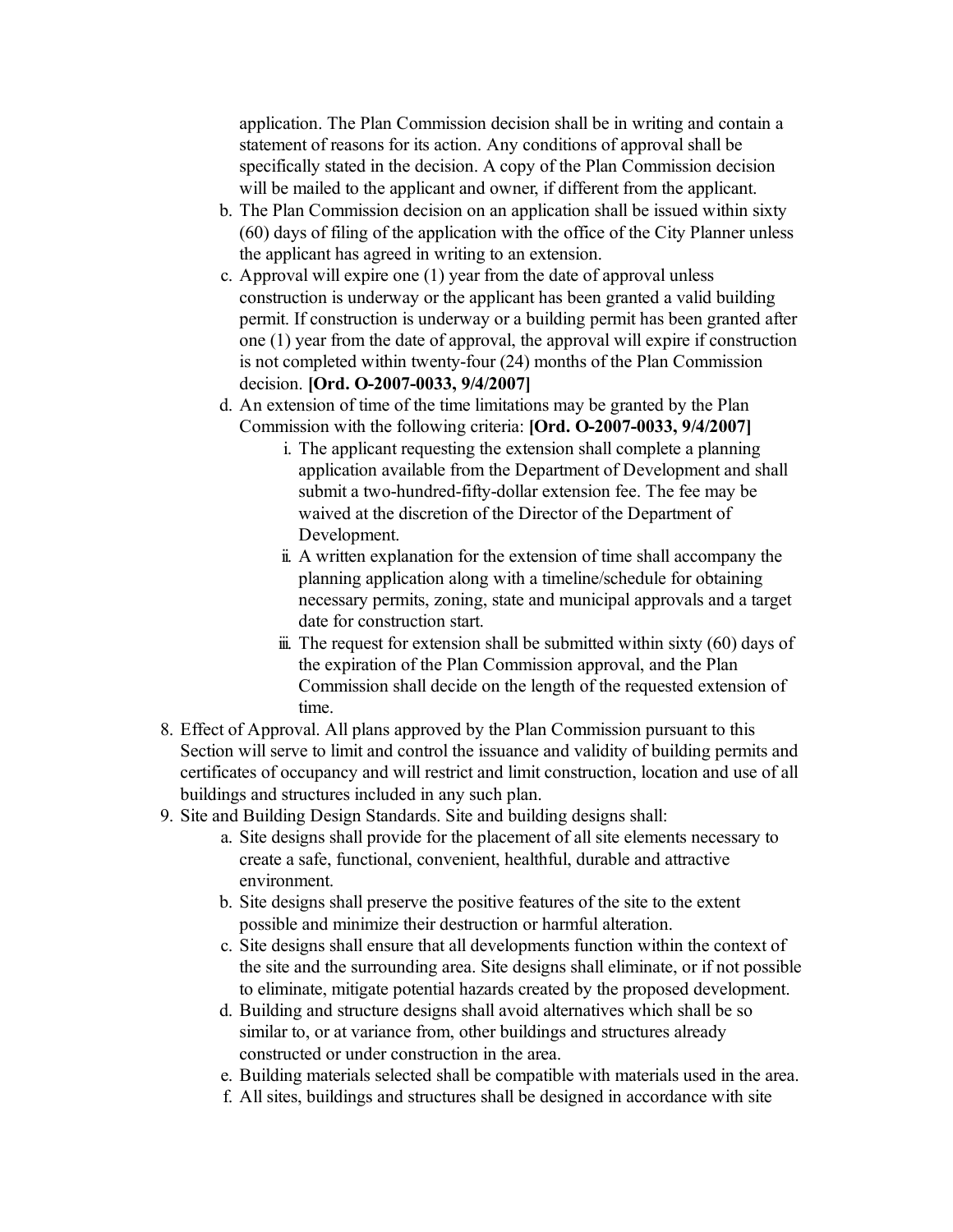and architectural design criteria adopted and approved in accordance with Subsection (4)(c), above.

- 10. Re-Application. No application which has been wholly, or in part, rejected may be resubmitted until at least one (1) year from the date of the final action of the Plan Commission, except in the case of newly discovered evidence or proof of changed conditions.
- 11. Revocation of Approval. The Plan Commission shall have the authority to revoke its approval of a site and/or architectural plan if the provisions of that plan are not fully implemented.
- 12. Appeals. Any person aggrieved by a decision of the Plan Commission under this section may appeal that decision to the Common Council. **[Ord. O-2010-0047, 11/16/2010]**
- 13. Conditional Occupancy.
	- a. In the event the completion of all required site improvements are delayed due to work stoppages, extraordinary or seasonal weather conditions or damage caused by fire, or other casualty, a conditional occupancy for the project, or any part thereof, may be approved by the Building Inspector. This approval shall be subject to whatever terms and conditions are deemed necessary by the Building Inspector to protect the public interest and promote and secure compliance with the purposes and intent of this section.
	- b. No conditional occupancy will be allowed unless the improvements to be occupied are approved for occupancy by the Building Inspector.
	- c. All required site improvements will be completed within a period of time set by the Building Inspector from the date of approval of the conditional occupancy.
	- d. The approval of a conditional occupancy will not be interpreted as a waiver of any of the applicant's obligations under this section, except to extend the time for completion of the site improvements as provided in Paragraph (c).
- 14. Security Bond: Site Plans. As a condition of approving a site plan, the Plan Commission will may require that the applicant provide a security bond, letter of credit or cash deposit to ensure the completion of all required site improvements including refuse enclosures, landscaping, and paving, stripping and signage of parking lots. The form of the bond or other security, if any, shall be prescribed by the Plan Commission. The amount of the any bond or other security will may not exceed one hundred twenty-five percent (125%) of the estimated cost of the site improvements and may be reduced over the life of the construction of the project as elements are completed; however, even if the amount is reduced, the bond or other security will remain in force until all required site improvements have been completed and approved by the Building Inspector. The Plan Commission may require more than one (1) estimate from licensed contractors to determine the value of the bond or security.
- 15. Maintenance. Sites, buildings and structures will be completed and maintained in accordance with the final plans approved pursuant to this section. Approved plans will run with the land and will remain in effect regardless of changes in ownership of the subject property.
- 16. Amendments. No modification or alteration of any plan approved pursuant to this section will be permitted unless approved in writing by the Plan Commission. An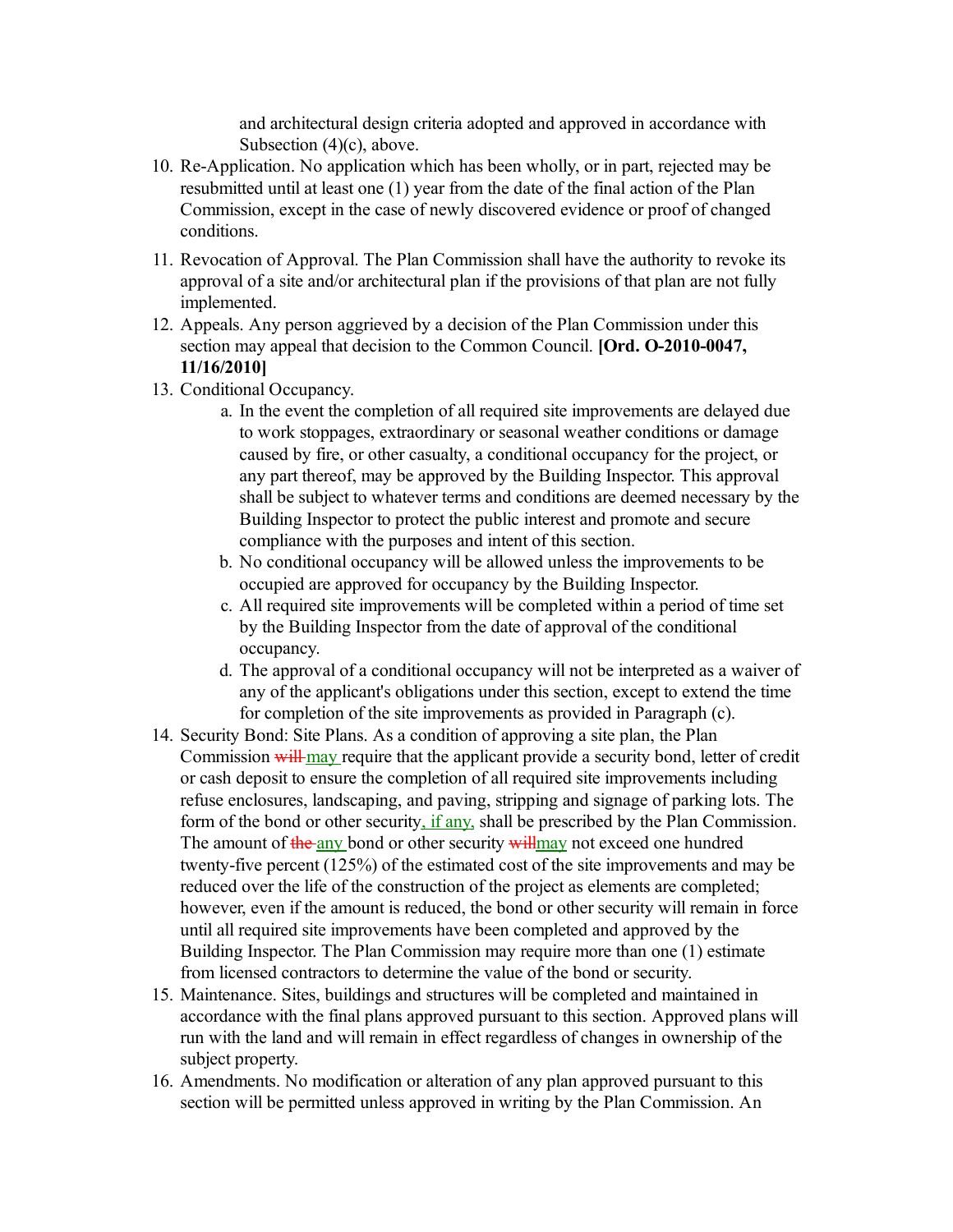application for any such alteration or modification shall be filed with the Plan Commission on a form approved by the Plan Commission. Alterations and modifications shall be subject to the same standards and criteria as original applications and shall be in conformance with all the provisions of this section.

17. Plan Review Fee. The following fees must be paid at the time of submittal of an application and no consideration will be given to those plans for which application fees have not been paid: **[Ord. O-2004-0008, 3/2/2004; Ord. O-2005-0035, 7/5/2005; Ord. O-2005-0044, 11/1/2005]**

| <b>Planning Application Review Fee Schedule</b>                                                       |           |  |  |  |
|-------------------------------------------------------------------------------------------------------|-----------|--|--|--|
| (a) Site, Landscaping, Architectural Plan Amendments and<br>Variances<br>[Ord. O-2007-0034, 9/4/2007] | \$100.00  |  |  |  |
| (b) Signage Plan Review                                                                               | \$100.00  |  |  |  |
| (c) Level 1 Site, Landscaping, Architectural Plan Review                                              | \$100.00  |  |  |  |
| (d) Level 2 Site, Landscaping, Architectural Plan Review                                              | \$250.00  |  |  |  |
| (e) Level 3 Site, Landscaping, Architectural Plan Review                                              | \$500.00  |  |  |  |
| (f) Special Use Application                                                                           | \$500.00  |  |  |  |
| (g) Transitional Use Application                                                                      | \$500.00  |  |  |  |
| (h) Request for Ordinance Amendment                                                                   | \$500.00  |  |  |  |
| (i) Request for Rezoning                                                                              | \$500.00  |  |  |  |
| (j)Certified Survey Map [Ord. No. O-2009-0007, 4/7/2009]                                              | \$600.00  |  |  |  |
| (k) Street or Alley Vacation                                                                          | \$500.00  |  |  |  |
| (1) Planned Unit Development                                                                          | \$1500.00 |  |  |  |
| (m) Subdivision Plat [Ord. No. O-2009-0007, 4/7/2009]                                                 | \$1700.00 |  |  |  |
| (n) Request for Sign Variance                                                                         | \$100.00  |  |  |  |
| (o) Request for an Extension of Time                                                                  | \$250.00  |  |  |  |
| (p) Certified Survey Map Reapproval Submittal [Ord. No. O-2009-<br>0007, 4/7/2009]                    | \$50.00   |  |  |  |

- 18. Fee Determination Site, Landscaping, Architectural Plan Review. **[Ord. O-2004- 0008, 3/2/2004]**
	- a. Level 1 Site, Landscaping, Architectural Plan Review. The determination of Level 1 Plan Review in this section shall be made by Development staff on the basis of actual averaged project cost submitted to the Development Department by the owner or agent for the owner. Level 1 Site, Landscaping, Architectural Plan Review shall be applied to any project with an averaged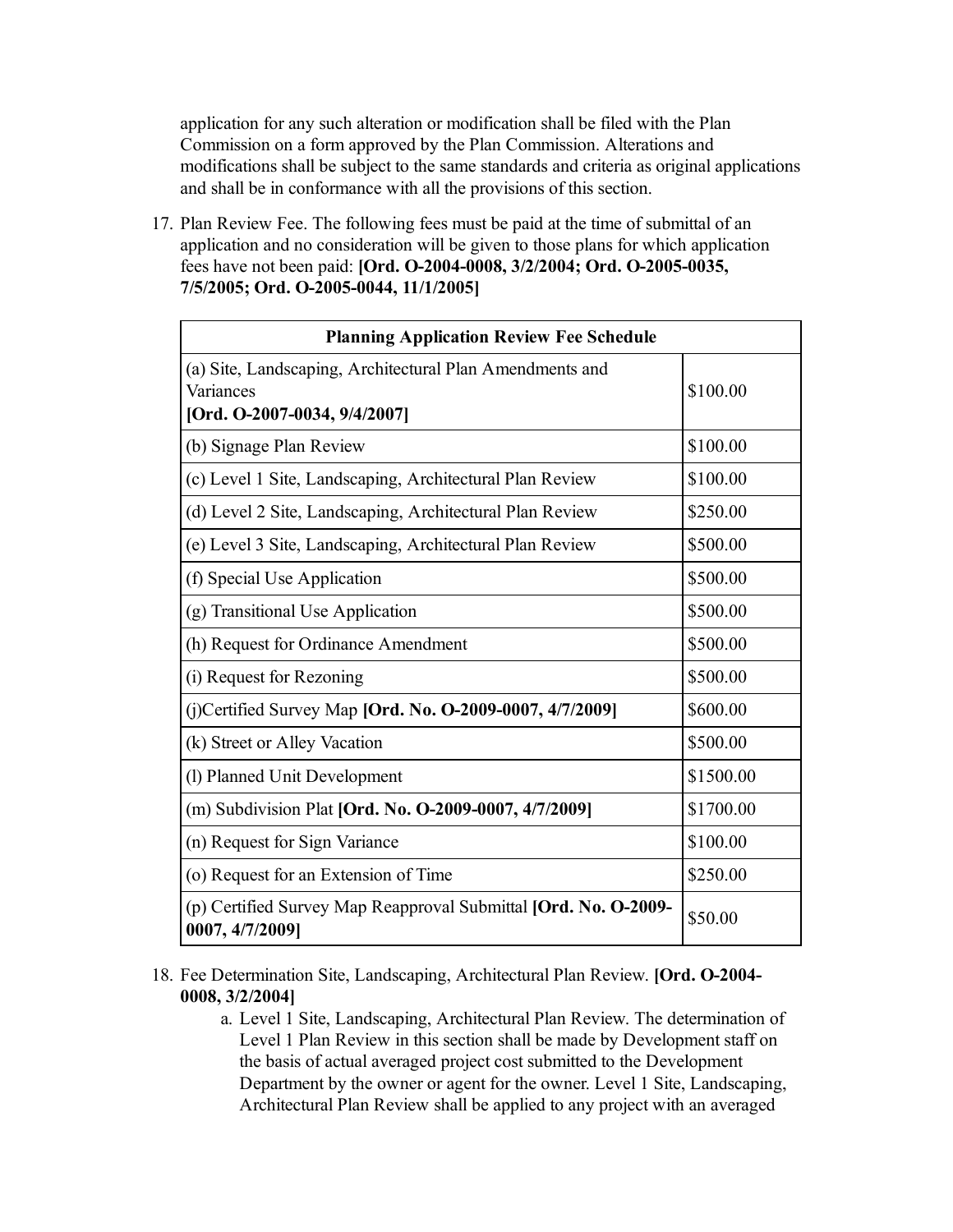project cost less than two thousand dollars (\$2,000).

- b. Level 2 Site, Landscaping, Architectural Plan Review. The determination of Level 2 Plan Review in this section shall be made by Development staff on the basis of actual averaged project cost submitted to the Development Department by the owner or agent for the owner. Level 2 Site, Landscaping, Architectural Plan Review shall be applied to any project with an averaged project cost between two thousand dollars (\$2,000) and five thousand dollars (\$5,000).
- c. Level 3 Site, Landscaping, Architectural Plan Review. The determination of Level 3 Plan Review in this section shall be made by Development staff on the basis of actual averaged project cost submitted to the Development Department by the owner or agent for the owner. Level 3 Site, Landscaping, Architectural Plan Review shall be applied to any project with an averaged project cost in excess of five thousand dollars (\$5,000).
- 19. Exemptions. Public school facilities construction utilizing school maintenance personnel or volunteer labor shall be exempt from the planning review fees of this Section. **[Ord. O-2004-0008, 3/2/2004]**
- 20. Other Fees. The following is the planning/development fee schedule for hard copy products produced by the Development Department: **[Ord. O-2004-0008, 3/2/2004]**

| <b>Copies:</b>                      |                                |  |
|-------------------------------------|--------------------------------|--|
| Comprehensive Plan                  | \$20.00                        |  |
| Comprehensive Plan Map              | \$5.00                         |  |
| Strategic or Redevelopment Plan     | \$10.00                        |  |
| Strategic or Redevelopment Plan Map | \$20.00                        |  |
| Zoning Ordinance                    | \$15.00                        |  |
| Sign Code Ordinance                 | \$10.00                        |  |
| Individual copies                   | \$0.25 per page                |  |
| <b>Official Zoning Map</b>          | \$20.00                        |  |
| Official Land Use Map               | \$20.00                        |  |
| <b>GIS</b> Customized Map           | \$20.00, plus \$80.00 per hour |  |

21. Refunds. Planning application review fees, and other fees in this Section, once submitted, are nonrefundable regardless of whether the application is approved, denied or withdrawn. **[Ord. O-2004-0008, 3/2/2004]**

### **[Ord. 6392, (repeal & recreate), 7/7/1998; Ord. No. O-2003-0019, 2/18/2003; Ord. O-2004-0008, 3/2/2004]**